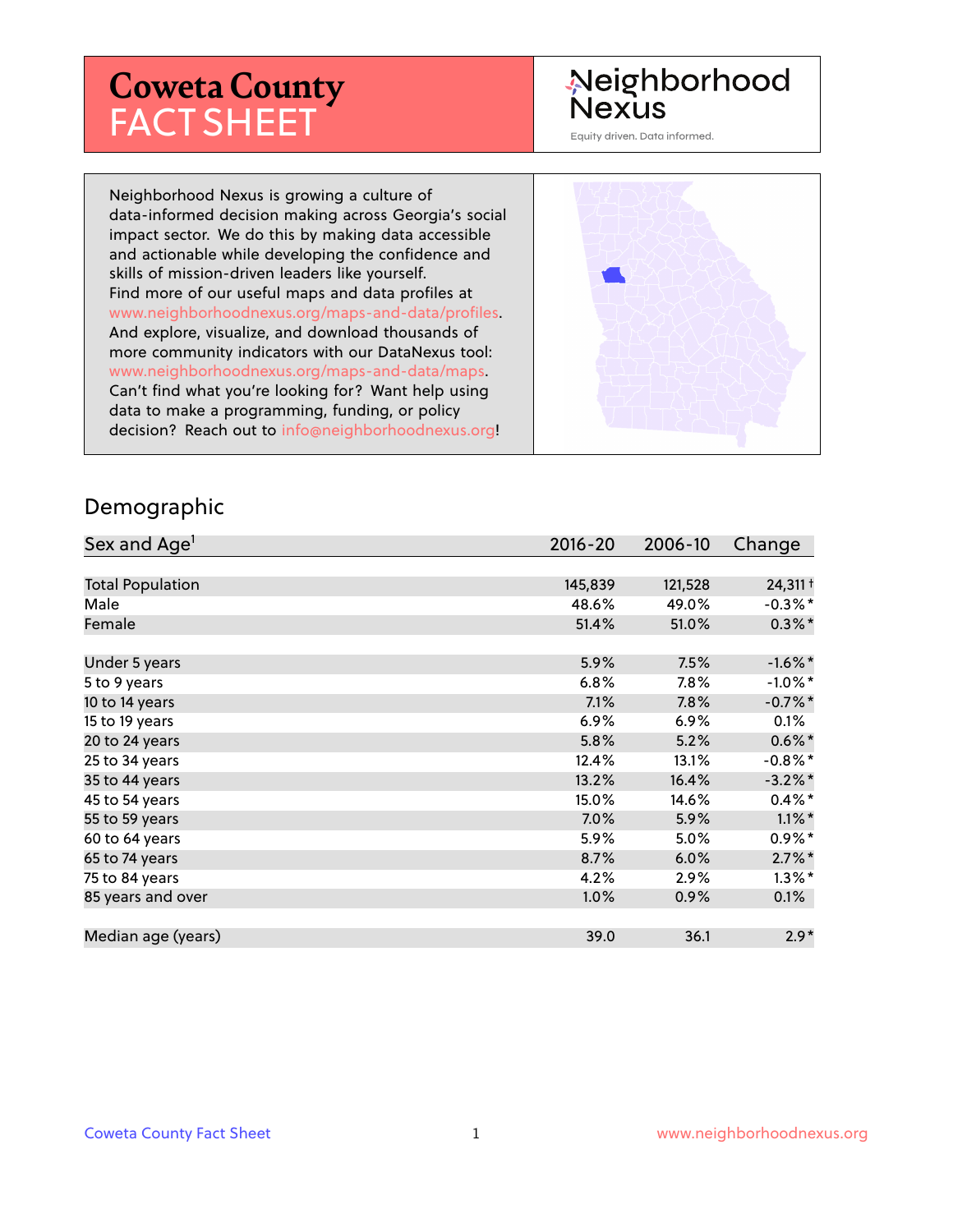# Demographic, continued...

| Race <sup>2</sup>                                   | $2016 - 20$ | 2006-10 | Change      |
|-----------------------------------------------------|-------------|---------|-------------|
| <b>Total population</b>                             | 145,839     | 121,528 | 24,311 +    |
| One race                                            | 96.6%       | 98.2%   | $-1.5%$ *   |
| White                                               | 75.2%       | 77.6%   | $-2.4\%$ *  |
| <b>Black or African American</b>                    | 17.5%       | 17.6%   | $-0.1%$     |
| American Indian and Alaska Native                   | 0.2%        | 0.1%    | $0.2\%$ *   |
| Asian                                               | 2.0%        | 1.1%    | $0.9\%$ *   |
| Native Hawaiian and Other Pacific Islander          | 0.0%        | 0.0%    | $-0.0%$     |
| Some other race                                     | 1.7%        | 1.8%    | $-0.1%$     |
| Two or more races                                   | 3.4%        | 1.8%    | $1.5\%$ *   |
| Race alone or in combination with other race(s) $3$ | $2016 - 20$ | 2006-10 | Change      |
| Total population                                    | 145,839     | 121,528 | 24,311 +    |
| White                                               | 78.2%       | 79.2%   | $-1.0\%$ *  |
| <b>Black or African American</b>                    | 19.2%       | 18.1%   | $1.0\%$ *   |
| American Indian and Alaska Native                   | 0.9%        | 0.6%    | $0.3\%*$    |
| Asian                                               | 3.0%        | 1.7%    | $1.3\%$ *   |
| Native Hawaiian and Other Pacific Islander          | 0.3%        | 0.1%    | 0.2%        |
| Some other race                                     | 2.3%        | 2.1%    | 0.2%        |
| Hispanic or Latino and Race <sup>4</sup>            | $2016 - 20$ | 2006-10 | Change      |
| Total population                                    | 145,839     | 121,528 | 24,311 +    |
| Hispanic or Latino (of any race)                    | 7.1%        | 6.2%    | $0.9%$ +    |
| Not Hispanic or Latino                              | 92.9%       | 93.8%   | $-0.9%$ +   |
| White alone                                         | 70.6%       | 73.5%   | $-2.8\%$ *  |
| Black or African American alone                     | 17.4%       | 17.4%   | $-0.0%$     |
| American Indian and Alaska Native alone             | 0.2%        | 0.1%    | $0.2%$ *    |
| Asian alone                                         | 2.0%        | 1.1%    | $0.9\%$ *   |
| Native Hawaiian and Other Pacific Islander alone    | 0.0%        | 0.0%    | $-0.0%$     |
| Some other race alone                               | 0.2%        | 0.2%    | 0.0%        |
| Two or more races                                   | 2.5%        | 1.6%    | $0.9\%$ *   |
| U.S. Citizenship Status <sup>5</sup>                | $2016 - 20$ | 2006-10 | Change      |
| Foreign-born population                             | 10,036      | 6,564   | $3,472*$    |
| Naturalized U.S. citizen                            | 47.9%       | 37.6%   | 10.3%*      |
| Not a U.S. citizen                                  | 52.1%       | 62.4%   | $-10.3\%$ * |
| Citizen, Voting Age Population <sup>6</sup>         | $2016 - 20$ | 2006-10 |             |
|                                                     |             |         | Change      |
| Citizen, 18 and over population                     | 105,490     | 84,236  | $21,254*$   |
| Male                                                | 47.5%       | 47.6%   | $-0.1%$     |
| Female                                              | 52.5%       | 52.4%   | 0.1%        |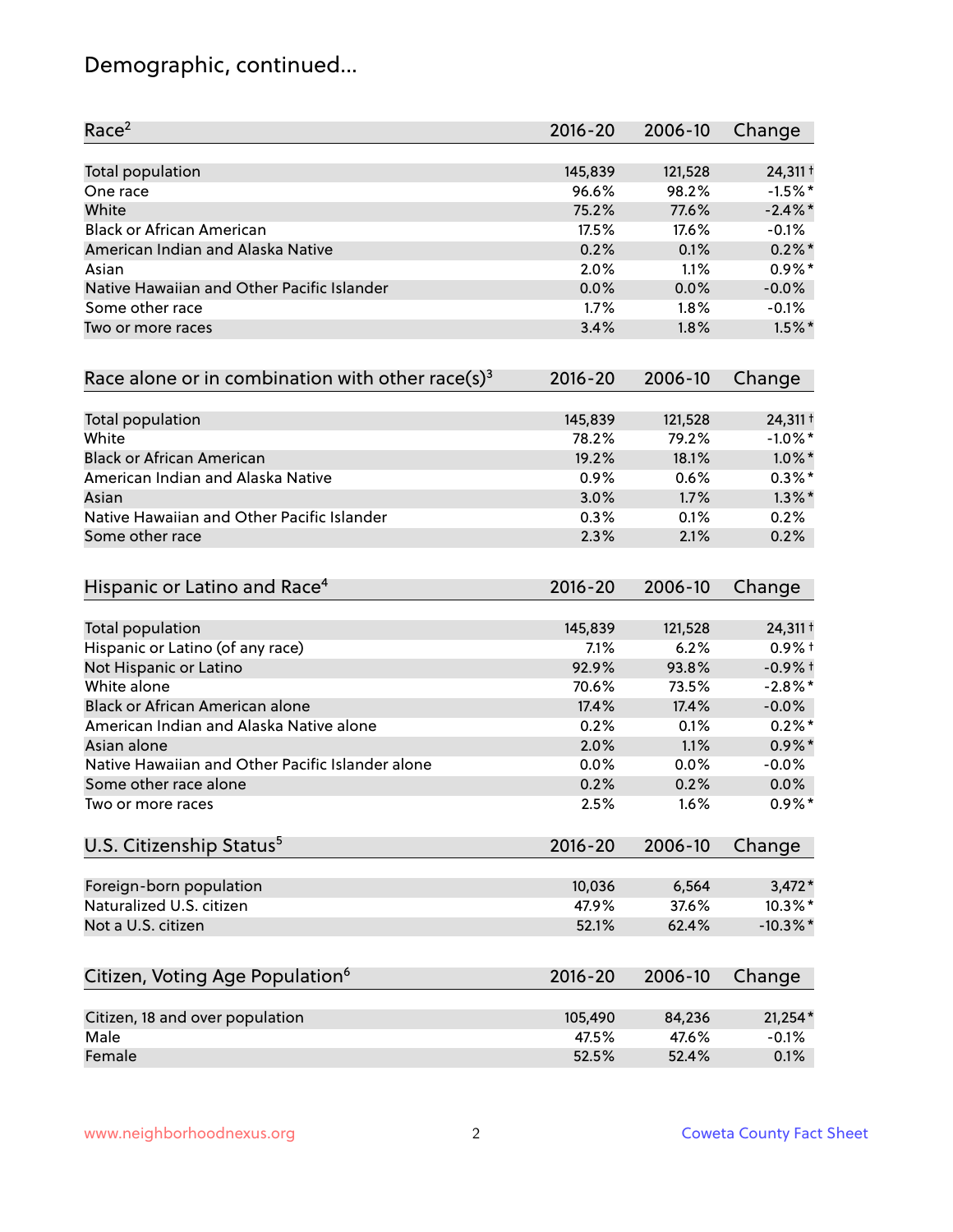#### Economic

| Income <sup>7</sup>                                 | $2016 - 20$ | 2006-10 | Change     |
|-----------------------------------------------------|-------------|---------|------------|
|                                                     |             |         |            |
| All households                                      | 53,104      | 44,137  | 8,967*     |
| Less than \$10,000                                  | 3.7%        | 6.0%    | $-2.4\%$ * |
| \$10,000 to \$14,999                                | 2.8%        | 3.0%    | $-0.2%$    |
| \$15,000 to \$24,999                                | 6.1%        | 7.6%    | $-1.4\%$ * |
| \$25,000 to \$34,999                                | 6.5%        | 9.8%    | $-3.4\%$ * |
| \$35,000 to \$49,999                                | 10.8%       | 13.7%   | $-2.9\%$ * |
| \$50,000 to \$74,999                                | 16.9%       | 20.7%   | $-3.8\%$ * |
| \$75,000 to \$99,999                                | 14.8%       | 15.4%   | $-0.6%$    |
| \$100,000 to \$149,999                              | 21.0%       | 16.4%   | 4.6%*      |
| \$150,000 to \$199,999                              | 9.4%        | 4.7%    | 4.7%*      |
| \$200,000 or more                                   | 8.0%        | 2.6%    | $5.4\%$ *  |
| Median household income (dollars)                   | 79,795      | 61,550  | 18,245*    |
| Mean household income (dollars)                     | 99,012      | 71,750  | 27,262*    |
| With earnings                                       | 81.1%       | 83.9%   | $-2.7\%$ * |
| Mean earnings (dollars)                             | 99,977      | 72,715  | 27,262*    |
| <b>With Social Security</b>                         | 27.9%       | 24.3%   | $3.6\%$ *  |
| Mean Social Security income (dollars)               | 21,011      | 16,501  | $4,511*$   |
| With retirement income                              | 23.1%       | 17.6%   | $5.5%$ *   |
| Mean retirement income (dollars)                    | 29,286      | 22,175  | $7,111*$   |
| With Supplemental Security Income                   | 4.2%        | 2.0%    | $2.3\%$ *  |
| Mean Supplemental Security Income (dollars)         | 11,001      | 9,218   | $1,783*$   |
| With cash public assistance income                  | 2.1%        | 2.1%    | 0.0%       |
| Mean cash public assistance income (dollars)        | 3,902       | 4,159   | $-257$     |
| With Food Stamp/SNAP benefits in the past 12 months | 8.2%        | 6.8%    | $1.5\%$ *  |
|                                                     |             |         |            |
| Families                                            | 39,651      | 33,824  | 5,827*     |
| Less than \$10,000                                  | $2.3\%$     | 4.1%    | $-1.8\%$ * |
| \$10,000 to \$14,999                                | 1.1%        | 1.6%    | $-0.5%$    |
| \$15,000 to \$24,999                                | 4.8%        | 6.6%    | $-1.8\%$ * |
| \$25,000 to \$34,999                                | 5.5%        | 8.6%    | $-3.0\%$ * |
| \$35,000 to \$49,999                                | 8.2%        | 12.4%   | $-4.2\%$ * |
| \$50,000 to \$74,999                                | 16.2%       | 21.7%   | $-5.5%$ *  |
| \$75,000 to \$99,999                                | 15.5%       | 17.1%   | $-1.6%$    |
| \$100,000 to \$149,999                              | 25.7%       | 19.5%   | $6.2\%$ *  |
| \$150,000 to \$199,999                              | 11.2%       | 5.7%    | $5.5\%$ *  |
| \$200,000 or more                                   | 9.5%        | 2.8%    | $6.7\%$ *  |
| Median family income (dollars)                      | 93,771      | 68,469  | 25,302*    |
| Mean family income (dollars)                        | 110,221     | 78,357  | 31,864*    |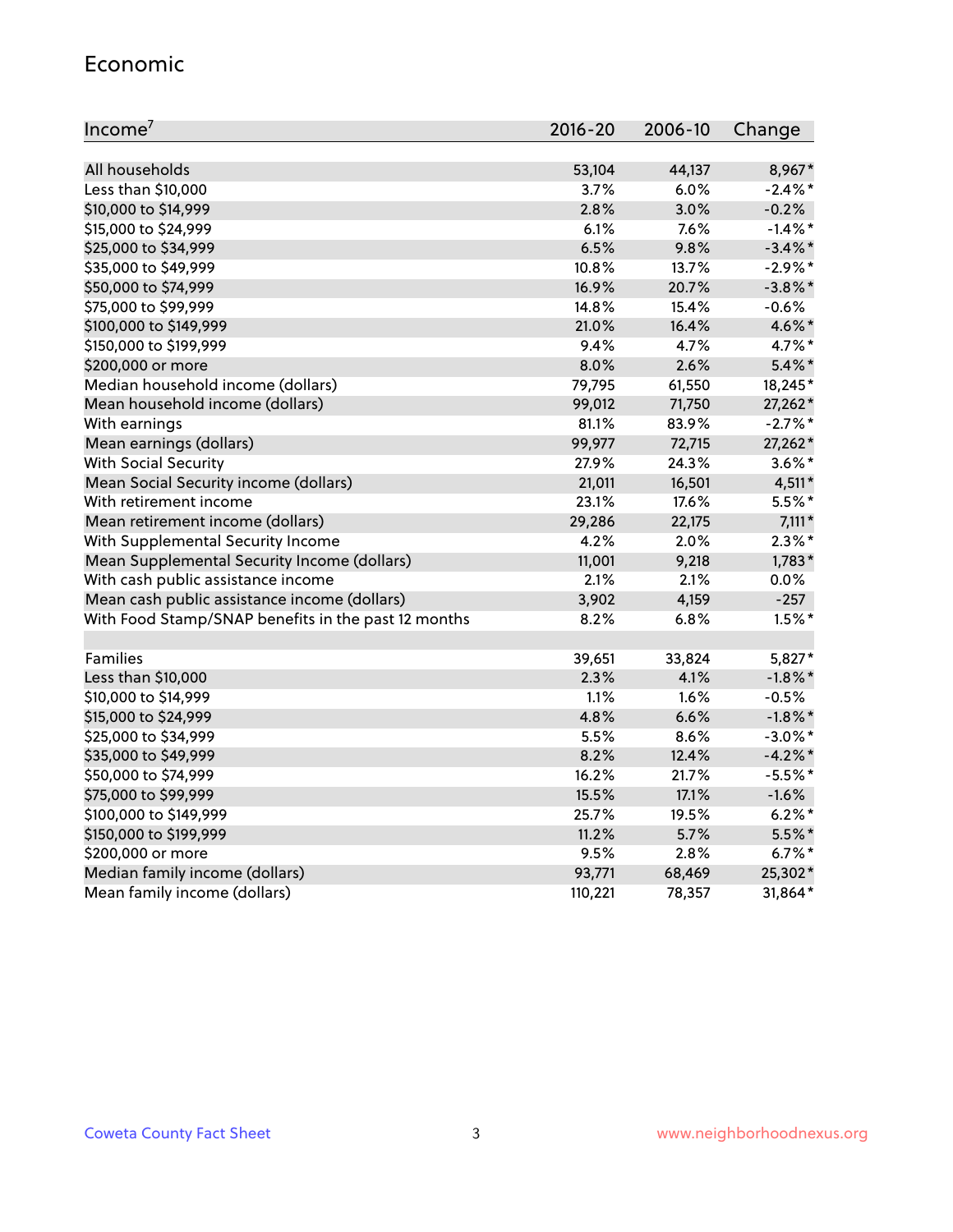### Economic, continued...

| Income, continued <sup>8</sup>                                        | $2016 - 20$ | 2006-10 | Change      |
|-----------------------------------------------------------------------|-------------|---------|-------------|
|                                                                       |             |         |             |
| Nonfamily households                                                  | 13,453      | 10,313  | $3,140*$    |
| Median nonfamily income (dollars)                                     | 41,874      | 36,451  | $5,423*$    |
| Mean nonfamily income (dollars)                                       | 56,832      | 46,078  | 10,754*     |
| Median earnings for workers (dollars)                                 | 40,851      | 33,671  | 7,180*      |
| Median earnings for male full-time, year-round workers<br>(dollars)   | 60,082      | 51,658  | 8,424*      |
| Median earnings for female full-time, year-round workers<br>(dollars) | 42,736      | 36,535  | $6,201*$    |
| Per capita income (dollars)                                           | 36,884      | 26,161  | 10,724*     |
| Families and People Below Poverty Level <sup>9</sup>                  | $2016 - 20$ | 2006-10 | Change      |
|                                                                       |             |         |             |
| <b>All families</b>                                                   | 5.9%        | 7.7%    | $-1.8\%$ *  |
| With related children under 18 years                                  | 9.6%        | 11.8%   | $-2.3%$     |
| With related children under 5 years only                              | 8.3%        | 16.0%   | $-7.7%$ *   |
| Married couple families                                               | 2.5%        | 2.7%    | $-0.2%$     |
| With related children under 18 years                                  | 3.3%        | 3.9%    | $-0.7%$     |
| With related children under 5 years only                              | 2.6%        | 3.0%    | $-0.4%$     |
| Families with female householder, no husband present                  | 20.0%       | 34.5%   | $-14.5%$ *  |
| With related children under 18 years                                  | 25.6%       | 41.9%   | $-16.4\%$ * |
| With related children under 5 years only                              | 30.0%       | 66.1%   | $-36.1\%$ * |
| All people                                                            | 8.8%        | 10.2%   | $-1.5%$ *   |
| Under 18 years                                                        | 11.7%       | 15.4%   | $-3.7%$ *   |
| Related children under 18 years                                       | 11.1%       | 15.2%   | $-4.0\%$ *  |
| Related children under 5 years                                        | 13.8%       | 18.0%   | $-4.3%$     |
| Related children 5 to 17 years                                        | 10.3%       | 14.1%   | $-3.8\%$ *  |
| 18 years and over                                                     | 7.8%        | 8.3%    | $-0.4%$     |
| 18 to 64 years                                                        | 8.6%        | 8.3%    | 0.3%        |
| 65 years and over                                                     | 4.4%        | 7.9%    | $-3.4\%$ *  |
| People in families                                                    | 6.6%        | 8.8%    | $-2.2%$ *   |
| Unrelated individuals 15 years and over                               | 22.5%       | 20.8%   | 1.8%        |
|                                                                       |             |         |             |
| Non-Hispanic white people                                             | 5.7%        | 6.1%    | $-0.3%$     |
| Black or African-American people                                      | 15.2%       | 24.6%   | $-9.3\%$ *  |
| Asian people                                                          | 4.5%        | 6.0%    | $-1.5%$     |
| Hispanic or Latino people                                             | 23.3%       | 18.7%   | 4.6%        |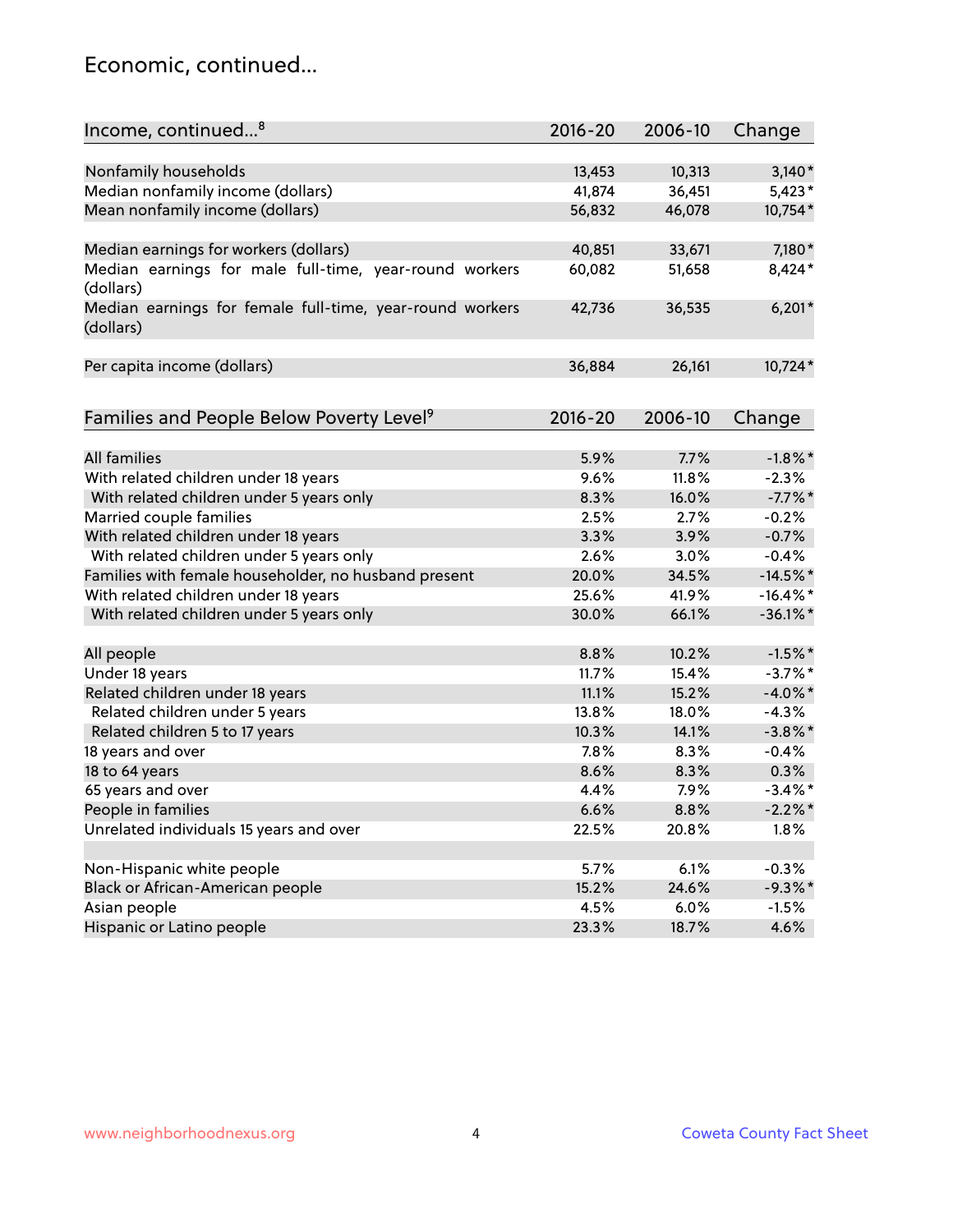# Employment

| Employment Status <sup>10</sup>                                                               | 2010        | 2020    | Change     |
|-----------------------------------------------------------------------------------------------|-------------|---------|------------|
| In Labor Force                                                                                | 73,981      | 64,319  | 64,319     |
| <b>Unemployment Rate</b>                                                                      | 6.2%        | 9.7%    | $-3.5%$    |
| Industry <sup>11</sup>                                                                        | $2016 - 20$ | 2006-10 | Change     |
| Civilian employed population 16 years and over                                                | 72,242      | 57,840  | 14,402*    |
| Agriculture, forestry, fishing and hunting, and mining                                        | 0.4%        | 0.6%    | $-0.2%$    |
| Construction                                                                                  | 6.3%        | 6.9%    | $-0.7%$    |
| Manufacturing                                                                                 | 12.3%       | 13.4%   | $-1.2%$    |
| Wholesale trade                                                                               | 2.8%        | 3.6%    | $-0.8%$    |
| Retail trade                                                                                  | 11.8%       | 12.3%   | $-0.5%$    |
| Transportation and warehousing, and utilities                                                 | 11.4%       | 12.2%   | $-0.9%$    |
| Information                                                                                   | 2.0%        | 2.0%    | $-0.1%$    |
| Finance and insurance, and real estate and rental and leasing                                 | 5.8%        | 5.6%    | 0.2%       |
| Professional, scientific, and management, and administrative<br>and waste management services | 9.7%        | 9.8%    | $-0.1%$    |
| Educational services, and health care and social assistance                                   | 19.5%       | 16.6%   | $2.9\%$ *  |
| Arts, entertainment, and recreation, and accommodation and<br>food services                   | 9.0%        | 6.8%    | $2.1\%$ *  |
| Other services, except public administration                                                  | 4.7%        | 4.7%    | 0.0%       |
| <b>Public administration</b>                                                                  | 4.5%        | 5.5%    | $-1.0\%$ * |
| Occupation <sup>12</sup>                                                                      | $2016 - 20$ | 2006-10 | Change     |
| Civilian employed population 16 years and over                                                | 72,242      | 57,840  | 14,402*    |
| Management, business, science, and arts occupations                                           | 38.9%       | 33.0%   | 5.9%*      |
| Service occupations                                                                           | 15.0%       | 13.6%   | 1.4%       |
| Sales and office occupations                                                                  | 22.3%       | 27.5%   | $-5.2%$ *  |
| Natural<br>resources,<br>construction,<br>and<br>maintenance                                  | 8.9%        | 10.7%   | $-1.8\%$ * |
| occupations                                                                                   |             |         |            |
| Production, transportation, and material moving occupations                                   | 14.9%       | 15.2%   | $-0.3%$    |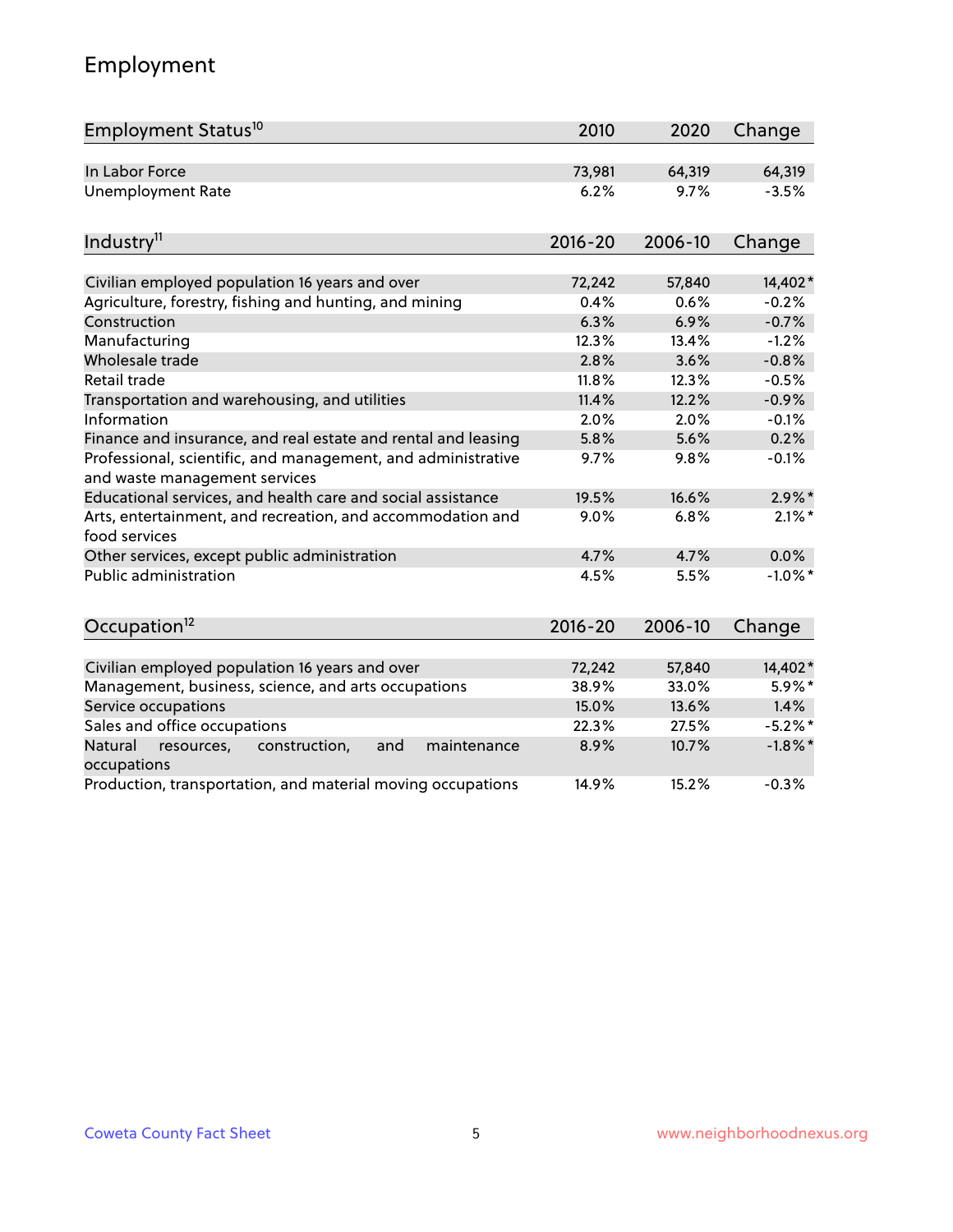# Employment, continued...

| Class of Worker <sup>13</sup>                          | $2016 - 20$ | 2006-10         | Change    |
|--------------------------------------------------------|-------------|-----------------|-----------|
| Civilian employed population 16 years and over         | 72,242      | 57,840          | 14,402*   |
| Private wage and salary workers                        | 82.6%       | 79.9%           | $2.7\%$ * |
| Government workers                                     | 12.6%       | 14.5%           | $-1.9%$ * |
| Self-employed in own not incorporated business workers | 4.6%        | 5.3%            | $-0.7%$   |
| <b>Unpaid family workers</b>                           | 0.1%        | 0.3%            | $-0.1%$   |
| Job Flows <sup>14</sup>                                | 2019        | 2010            | Change    |
| Total Jobs in county                                   | 39,727      | 28,673          | 11,054    |
| Held by residents of county                            | 44.5%       | 47.3%           | $-2.8%$   |
|                                                        | 55.5%       | 52.7%           | 2.8%      |
| Held by non-residents of county                        |             |                 |           |
| Jobs by Industry Sector <sup>15</sup>                  | 2019        | 2010            | Change    |
| Total Jobs in county                                   | 39,727      | 28,673          | 11,054    |
| <b>Goods Producing sectors</b>                         | 19.1%       | 18.6%           | 0.4%      |
| Trade, Transportation, and Utilities sectors           | 23.4%       | 25.3%           | $-2.0%$   |
| All Other Services sectors                             | 57.5%       | 56.0%           | 1.5%      |
|                                                        |             |                 |           |
| Total Jobs in county held by county residents          | 17,659      | 13,549          | 4,110     |
| <b>Goods Producing sectors</b>                         | 20.1%       | 20.3%           | $-0.1%$   |
| Trade, Transportation, and Utilities sectors           | 17.0%       | 17.4%           | $-0.4%$   |
| All Other Services sectors                             | 62.8%       | 62.3%           | 0.5%      |
| Jobs by Earnings <sup>16</sup>                         | 2019        | 2010            | Change    |
| Total Jobs in county                                   | 39,727      |                 | 11,054    |
| Jobs with earnings \$1250/month or less                | 25.4%       | 28,673<br>31.1% | $-5.7%$   |
| Jobs with earnings \$1251/month to \$3333/month        | 35.9%       | 42.0%           | $-6.2%$   |
|                                                        |             |                 |           |
| Jobs with earnings greater than \$3333/month           | 38.7%       | 26.9%           | 11.8%     |
| Total Jobs in county held by county residents          | 17,659      | 13,549          | 4,110     |
| Jobs with earnings \$1250/month or less                | 23.7%       | 28.7%           | $-5.0%$   |
| Jobs with earnings \$1251/month to \$3333/month        | 35.5%       | 42.9%           | -7.4%     |
| Jobs with earnings greater than \$3333/month           | 40.9%       | 28.4%           | 12.4%     |
|                                                        |             |                 |           |
| Jobs by Age of Worker <sup>17</sup>                    | 2019        | 2010            | Change    |
| Total Jobs in county                                   | 39,727      | 28,673          | 11,054    |
| Jobs with workers age 29 or younger                    | 25.2%       | 25.2%           | $-0.0%$   |
| Jobs with workers age 30 to 54                         | 53.8%       | 58.3%           | $-4.5%$   |
| Jobs with workers age 55 or older                      | 21.0%       | 16.5%           | 4.5%      |
|                                                        |             |                 |           |
| Total Jobs in county held by county residents          | 17,659      | 13,549          | 4,110     |
| Jobs with workers age 29 or younger                    | 23.2%       | 22.2%           | 1.0%      |
| Jobs with workers age 30 to 54                         | 54.6%       | 60.0%           | $-5.4%$   |
| Jobs with workers age 55 or older                      | 22.2%       | 17.8%           | 4.4%      |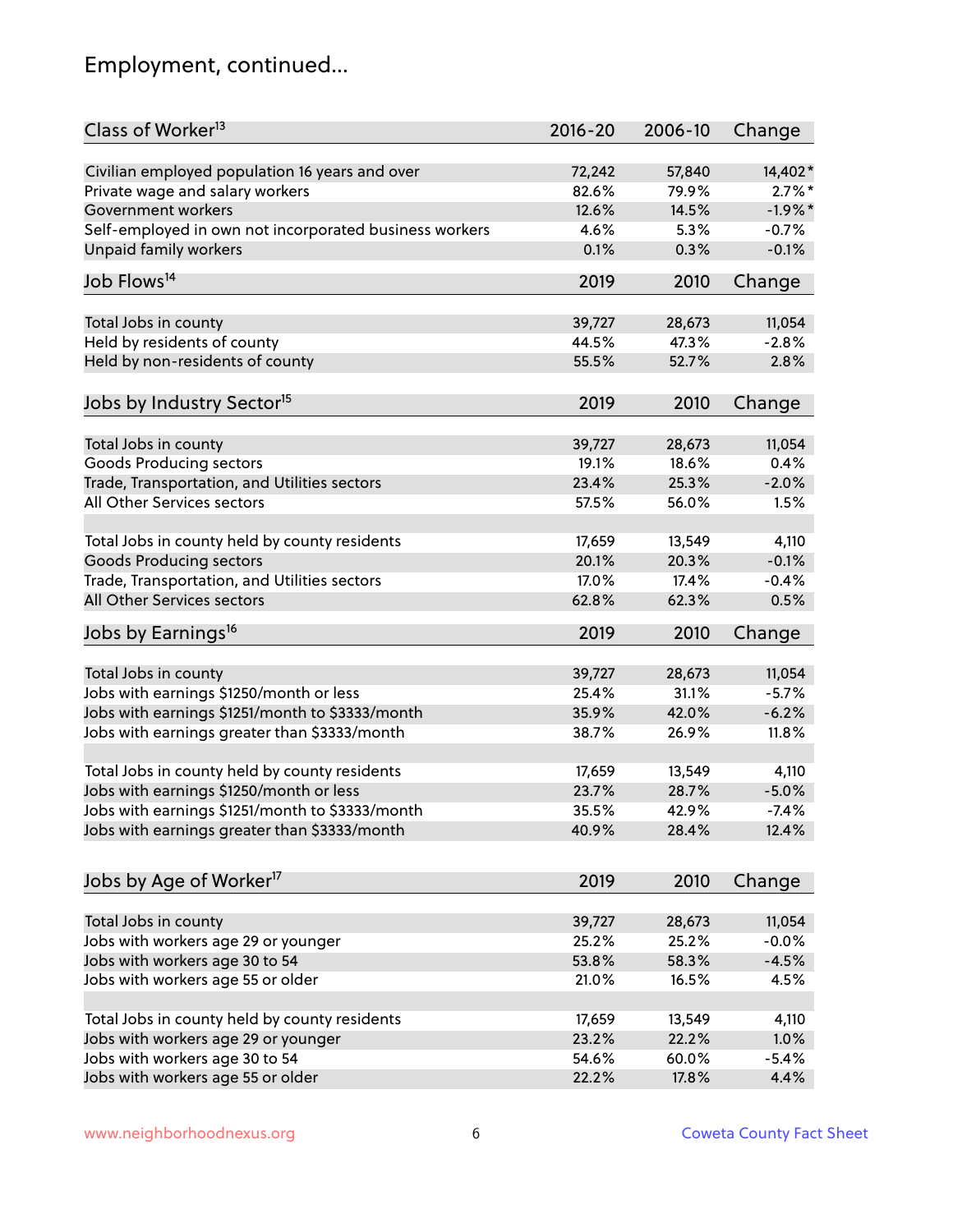#### Education

| Early Learning <sup>18</sup>                        |             |         | 2022       |
|-----------------------------------------------------|-------------|---------|------------|
| Licensed Capacity of Early Learning Centers         |             |         | 3,449      |
| Licenced capacity per 1,000 children ages 0-4       |             |         | 400.3      |
| School Enrollment <sup>19</sup>                     | 2022        | 2010    | Change     |
|                                                     |             |         |            |
| <b>Enrolled in Public School</b>                    | 22,694      | 22,560  | 134        |
| White                                               | 56.2%       | 66.5%   | $-10.3%$   |
| <b>Black or African-American</b>                    | 24.0%       | 21.6%   | 2.3%       |
| Asian                                               | 2.3%        | 1.5%    | 0.8%       |
| Native American                                     | 0.3%        | 0.3%    | $-0.1%$    |
| Pacific Islander                                    | 0.1%        | 0.0%    | 0.0%       |
| <b>Biracial or Multi-Racial</b>                     | 5.3%        | 3.5%    | 1.8%       |
| Hispanic or Latino                                  | 11.9%       | 6.6%    | 5.3%       |
| Georgia Milestones: 3rd Grade Reading <sup>20</sup> |             |         | 2019       |
|                                                     |             |         |            |
| Number of Students Tested                           |             |         | 1,542      |
| Proficient or Distinguished                         |             |         | 50.1%      |
| Georgia Milestones: 8th Grade Math <sup>21</sup>    |             |         | 2019       |
| Number of Students Tested                           |             |         | 1,750      |
| Proficient or Distinguished                         |             |         | 54.5%      |
|                                                     |             |         |            |
| Graduation Rates <sup>22</sup>                      | 2021        | 2012    | Change     |
| Cohort                                              | 1,803       | 1,714   | 89         |
| <b>High School Graduation Rate</b>                  | 89.3%       | 79.7%   | 9.6%       |
|                                                     |             |         |            |
| Educational Attainment <sup>23</sup>                | $2016 - 20$ | 2006-10 | Change     |
| Population 25 years and over                        | 98,354      | 78,826  | 19,528*    |
| Less than 9th grade                                 | 3.0%        | 4.5%    | $-1.4%$ *  |
| 9th to 12th grade, no diploma                       | 6.5%        | 8.3%    | $-1.8\%$ * |
| High school graduate (includes equivalency)         |             |         | $-5.4\%$ * |
|                                                     | 27.3%       | 32.7%   |            |
| Some college, no degree                             | 21.5%       | 21.2%   | 0.2%       |
| Associate's degree                                  | 8.4%        | 7.5%    | $0.9\%$    |
| Bachelor's degree                                   | 22.4%       | 17.4%   | $5.0\%$ *  |
| Graduate or professional degree                     | 10.8%       | 8.3%    | $2.5%$ *   |
| Percent high school graduate or higher              | 90.4%       | 87.2%   | $3.2\%$ *  |
| Percent bachelor's degree or higher                 | 33.3%       | 25.7%   | $7.5\%$ *  |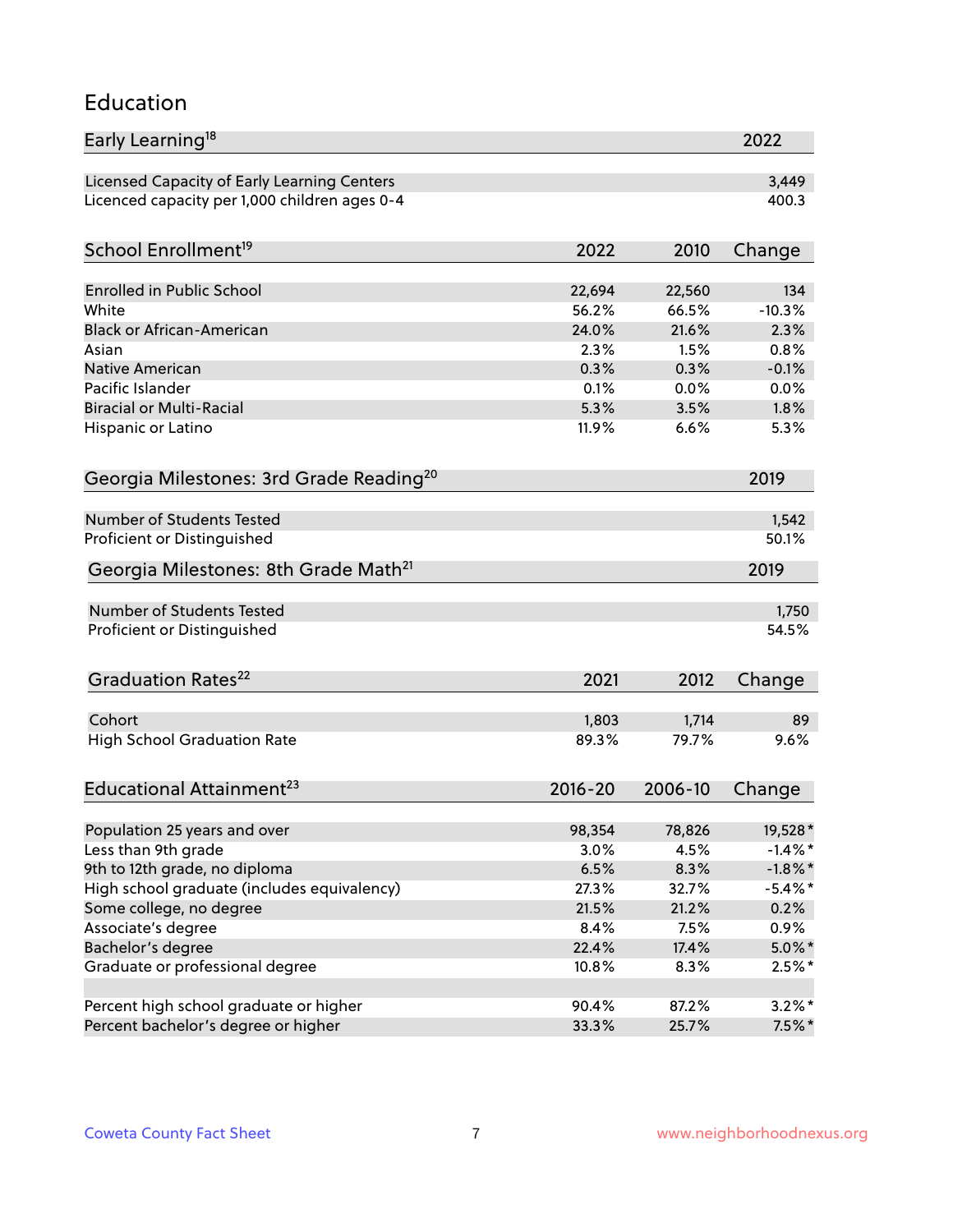### Housing

| Households by Type <sup>24</sup>                     | 2016-20     | 2006-10 | Change     |
|------------------------------------------------------|-------------|---------|------------|
|                                                      |             |         |            |
| <b>Total households</b>                              | 53,104      | 44,137  | 8,967*     |
| Family households (families)                         | 74.7%       | 76.6%   | $-2.0%$    |
| With own children under 18 years                     | 32.0%       | 35.6%   | $-3.6\%$ * |
| Married-couple family                                | 58.0%       | 60.9%   | $-2.9%$ *  |
| With own children of the householder under 18 years  | 22.6%       | 27.8%   | $-5.1\%$ * |
| Male householder, no wife present, family            | 3.6%        | 4.2%    | $-0.6%$    |
| With own children of the householder under 18 years  | 1.6%        | 1.6%    | $-0.0%$    |
| Female householder, no husband present, family       | 13.0%       | 11.5%   | $1.5%$ *   |
| With own children of the householder under 18 years  | 7.8%        | 6.2%    | $1.6\%$ *  |
| Nonfamily households                                 | 25.3%       | 23.4%   | 2.0%       |
| Householder living alone                             | 20.4%       | 19.4%   | 1.0%       |
| 65 years and over                                    | 8.7%        | 5.0%    | $3.7\%$ *  |
|                                                      |             |         |            |
| Households with one or more people under 18 years    | 36.3%       | 40.4%   | $-4.0\%$ * |
| Households with one or more people 65 years and over | 27.4%       | 19.2%   | $8.2\%$ *  |
|                                                      |             |         |            |
| Average household size                               | 2.74        | 2.74    | $-0.00$    |
| Average family size                                  | 3.16        | 3.14    | 0.03       |
|                                                      |             |         |            |
| Housing Occupancy <sup>25</sup>                      | $2016 - 20$ | 2006-10 | Change     |
|                                                      |             |         |            |
| Total housing units                                  | 55,601      | 48,475  | 7,126 *    |
| Occupied housing units                               | 95.5%       | 91.1%   | 4.5%*      |
| Vacant housing units                                 | 4.5%        | 8.9%    | $-4.5%$ *  |
| Homeowner vacancy rate                               | 1.0         | 2.3     | $-1.3*$    |
| Rental vacancy rate                                  | 2.8         | 10.6    | $-7.8*$    |
|                                                      |             |         |            |
| Units in Structure <sup>26</sup>                     | $2016 - 20$ | 2006-10 | Change     |
|                                                      |             |         |            |
| Total housing units                                  | 55,601      | 48,475  | $7,126*$   |
| 1-unit, detached                                     | 83.4%       | 81.6%   | $1.8\%$ *  |
| 1-unit, attached                                     | 2.5%        | 2.1%    | 0.4%       |
| 2 units                                              | 1.2%        | 1.7%    | $-0.6%$    |
| 3 or 4 units                                         | 1.2%        | 2.2%    | $-1.0\%$ * |
| 5 to 9 units                                         | 1.7%        | 2.7%    | $-1.0\%$ * |
| 10 to 19 units                                       | 3.4%        | 3.1%    | 0.3%       |
| 20 or more units                                     | 3.2%        | 2.1%    | $1.1\%$ *  |
| Mobile home                                          | 3.2%        | 4.3%    | $-1.2%$ *  |
| Boat, RV, van, etc.                                  | 0.2%        | 0.1%    | 0.1%       |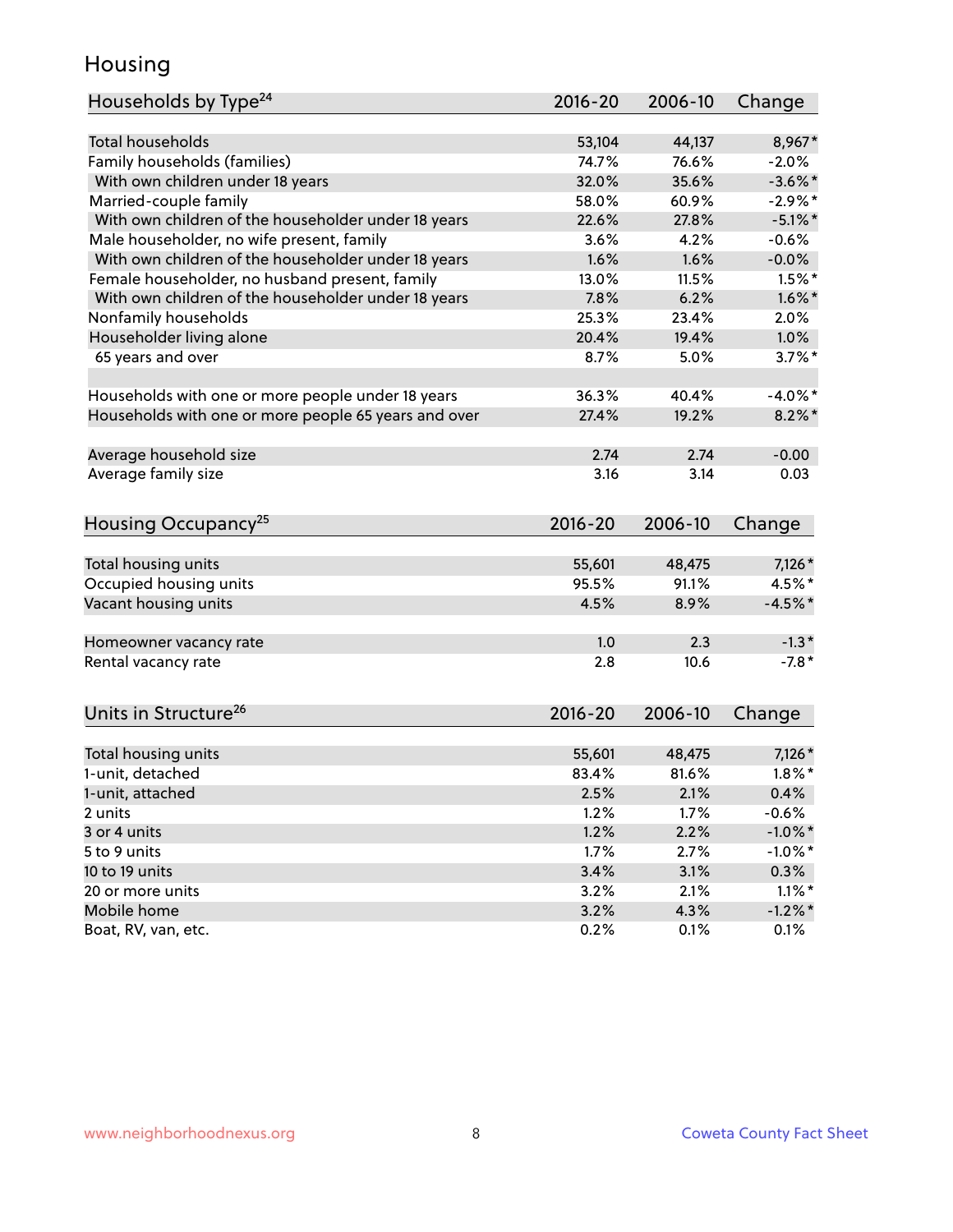# Housing, Continued...

| Year Structure Built <sup>27</sup>             | 2016-20     | 2006-10 | Change      |
|------------------------------------------------|-------------|---------|-------------|
| Total housing units                            | 55,601      | 48,475  | $7,126*$    |
| Built 2014 or later                            | 6.6%        | (X)     | (X)         |
| Built 2010 to 2013                             | 4.0%        | (X)     | (X)         |
| Built 2000 to 2009                             | 29.2%       | 31.3%   | $-2.1%$     |
| Built 1990 to 1999                             | 26.7%       | 30.1%   | $-3.4\%$ *  |
| Built 1980 to 1989                             | 11.8%       | 14.0%   | $-2.2\%$ *  |
| Built 1970 to 1979                             | 8.8%        | 9.0%    | $-0.2%$     |
| Built 1960 to 1969                             | 4.3%        | 5.0%    | $-0.7%$     |
| Built 1950 to 1959                             | 3.2%        | 3.7%    | $-0.5%$     |
| Built 1940 to 1949                             | 1.9%        | 2.0%    | $-0.0%$     |
| Built 1939 or earlier                          | 3.6%        | 5.0%    | $-1.4\%$ *  |
| Housing Tenure <sup>28</sup>                   | 2016-20     | 2006-10 | Change      |
|                                                |             |         |             |
| Occupied housing units                         | 53,104      | 44,137  | 8,967*      |
| Owner-occupied                                 | 75.1%       | 75.8%   | $-0.7%$     |
| Renter-occupied                                | 24.9%       | 24.2%   | 0.7%        |
| Average household size of owner-occupied unit  | 2.80        | 2.76    | 0.04        |
| Average household size of renter-occupied unit | 2.55        | 2.66    | $-0.10*$    |
| Residence 1 Year Ago <sup>29</sup>             | 2016-20     | 2006-10 | Change      |
| Population 1 year and over                     | 144,497     | 119,928 | 24,569*     |
| Same house                                     | 88.0%       | 84.7%   | $3.3\%$ *   |
| Different house in the U.S.                    | 11.7%       | 14.9%   | $-3.1\%$ *  |
| Same county                                    | 6.1%        | 8.1%    | $-2.0\%$ *  |
| Different county                               | 5.6%        | 6.8%    | $-1.1%$     |
| Same state                                     | 3.3%        | 3.8%    | $-0.5%$     |
| Different state                                | 2.3%        | 3.0%    | $-0.7%$     |
| Abroad                                         | 0.3%        | 0.5%    | $-0.2%$     |
| Value of Housing Unit <sup>30</sup>            | 2016-20     | 2006-10 | Change      |
|                                                |             |         |             |
| Owner-occupied units                           | 39,875      | 33,461  | $6,414*$    |
| Less than \$50,000                             | 2.7%        | 2.6%    | 0.1%        |
| \$50,000 to \$99,999                           | 4.8%        | 7.5%    | $-2.7\%$ *  |
| \$100,000 to \$149,999                         | 13.0%       | 23.1%   | $-10.1\%$ * |
| \$150,000 to \$199,999                         | 21.1%       | 26.3%   | $-5.2\%$ *  |
| \$200,000 to \$299,999                         | 29.0%       | 25.7%   | $3.3\%$ *   |
| \$300,000 to \$499,999                         | 23.8%       | 11.8%   | 12.0%*      |
| \$500,000 to \$999,999                         | 5.2%        | 2.4%    | $2.8\%$ *   |
| \$1,000,000 or more                            | 0.4%        | 0.6%    | $-0.2%$     |
| Median (dollars)                               | 225,000     | 177,900 | 47,100*     |
| Mortgage Status <sup>31</sup>                  | $2016 - 20$ | 2006-10 | Change      |
| Owner-occupied units                           | 39,875      | 33,461  | $6,414*$    |
| Housing units with a mortgage                  | 71.2%       | 78.8%   | $-7.7%$ *   |
| Housing units without a mortgage               | 28.8%       | 21.2%   | $7.7\%$ *   |
|                                                |             |         |             |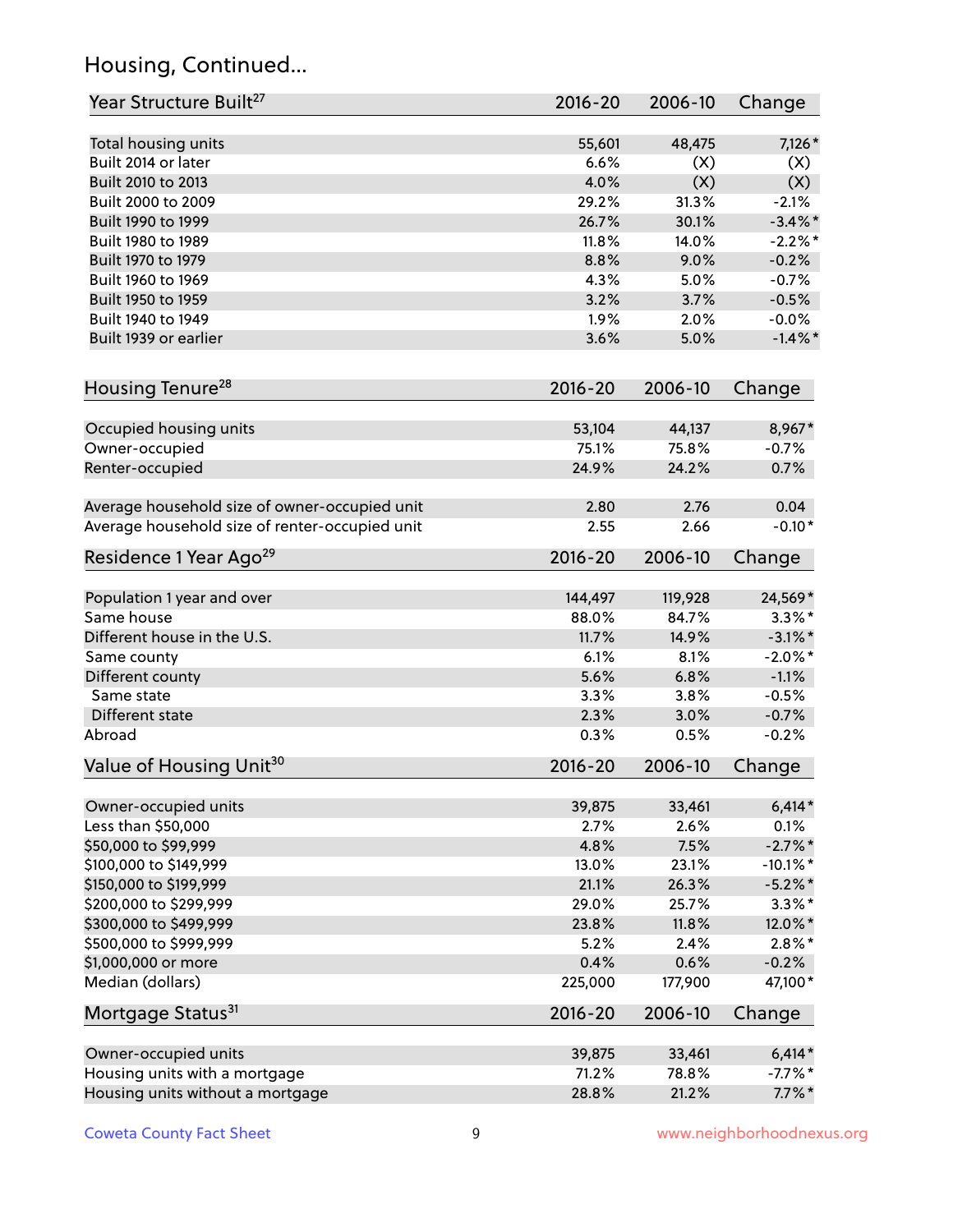# Housing, Continued...

| Selected Monthly Owner Costs <sup>32</sup>                                            | 2016-20     | 2006-10 | Change     |
|---------------------------------------------------------------------------------------|-------------|---------|------------|
| Housing units with a mortgage                                                         | 28,377      | 26,377  | $2,000*$   |
| Less than \$300                                                                       | 0.3%        | 0.3%    | $-0.0%$    |
| \$300 to \$499                                                                        | 0.7%        | 0.9%    | $-0.2%$    |
| \$500 to \$999                                                                        | 12.4%       | 13.8%   | $-1.4%$    |
| \$1,000 to \$1,499                                                                    | 37.5%       | 40.7%   | $-3.2%$    |
| \$1,500 to \$1,999                                                                    | 24.1%       | 24.9%   | $-0.9\%$   |
| \$2,000 to \$2,999                                                                    | 20.0%       | 15.9%   | $4.1\%$ *  |
| \$3,000 or more                                                                       | 5.1%        | 3.5%    | $1.5\%$ *  |
| Median (dollars)                                                                      | 1,491       | 1,433   | 58*        |
| Housing units without a mortgage                                                      | 11,498      | 7,084   | $4,414*$   |
| Less than \$150                                                                       | 1.2%        | 3.5%    | $-2.3\%$ * |
| \$150 to \$249                                                                        | 6.1%        | 12.3%   | $-6.2\%$ * |
| \$250 to \$349                                                                        | 16.8%       | 22.4%   | $-5.7\%$ * |
| \$350 to \$499                                                                        | 29.8%       | 29.4%   | 0.4%       |
| \$500 to \$699                                                                        | 28.1%       | 24.7%   | 3.4%       |
| \$700 or more                                                                         | 18.0%       | 7.7%    | 10.3%*     |
| Median (dollars)                                                                      | 479         | 406     | $73*$      |
| Selected Monthly Owner Costs as a Percentage of<br>Household Income <sup>33</sup>     | $2016 - 20$ | 2006-10 | Change     |
| Housing units with a mortgage (excluding units where<br>SMOCAPI cannot be computed)   | 28,334      | 26,266  | $2,068*$   |
| Less than 20.0 percent                                                                | 54.5%       | 36.2%   | 18.3%*     |
| 20.0 to 24.9 percent                                                                  | 15.7%       | 18.4%   | $-2.8\%$ * |
| 25.0 to 29.9 percent                                                                  | 9.9%        | 14.8%   | $-4.9\%$ * |
| 30.0 to 34.9 percent                                                                  | 4.2%        | 7.3%    | $-3.0\%$ * |
| 35.0 percent or more                                                                  | 15.8%       | 23.3%   | $-7.6\%$ * |
| Not computed                                                                          | 43          | 111     | $-68$      |
| Housing unit without a mortgage (excluding units where<br>SMOCAPI cannot be computed) | 11,432      | 6,980   | 4,452*     |
| Less than 10.0 percent                                                                | 55.5%       | 42.3%   | 13.2%*     |
| 10.0 to 14.9 percent                                                                  | 20.0%       | 23.0%   | $-2.9%$    |
| 15.0 to 19.9 percent                                                                  | 6.4%        | 12.4%   | $-5.9\%$ * |
| 20.0 to 24.9 percent                                                                  | 6.4%        | 6.0%    | 0.4%       |
| 25.0 to 29.9 percent                                                                  | 3.2%        | 5.3%    | $-2.1%$    |
| 30.0 to 34.9 percent                                                                  | 2.6%        | 2.9%    | $-0.3%$    |
| 35.0 percent or more                                                                  | 5.8%        | 8.2%    | $-2.4%$    |
| Not computed                                                                          | 66          | 104     | $-38$      |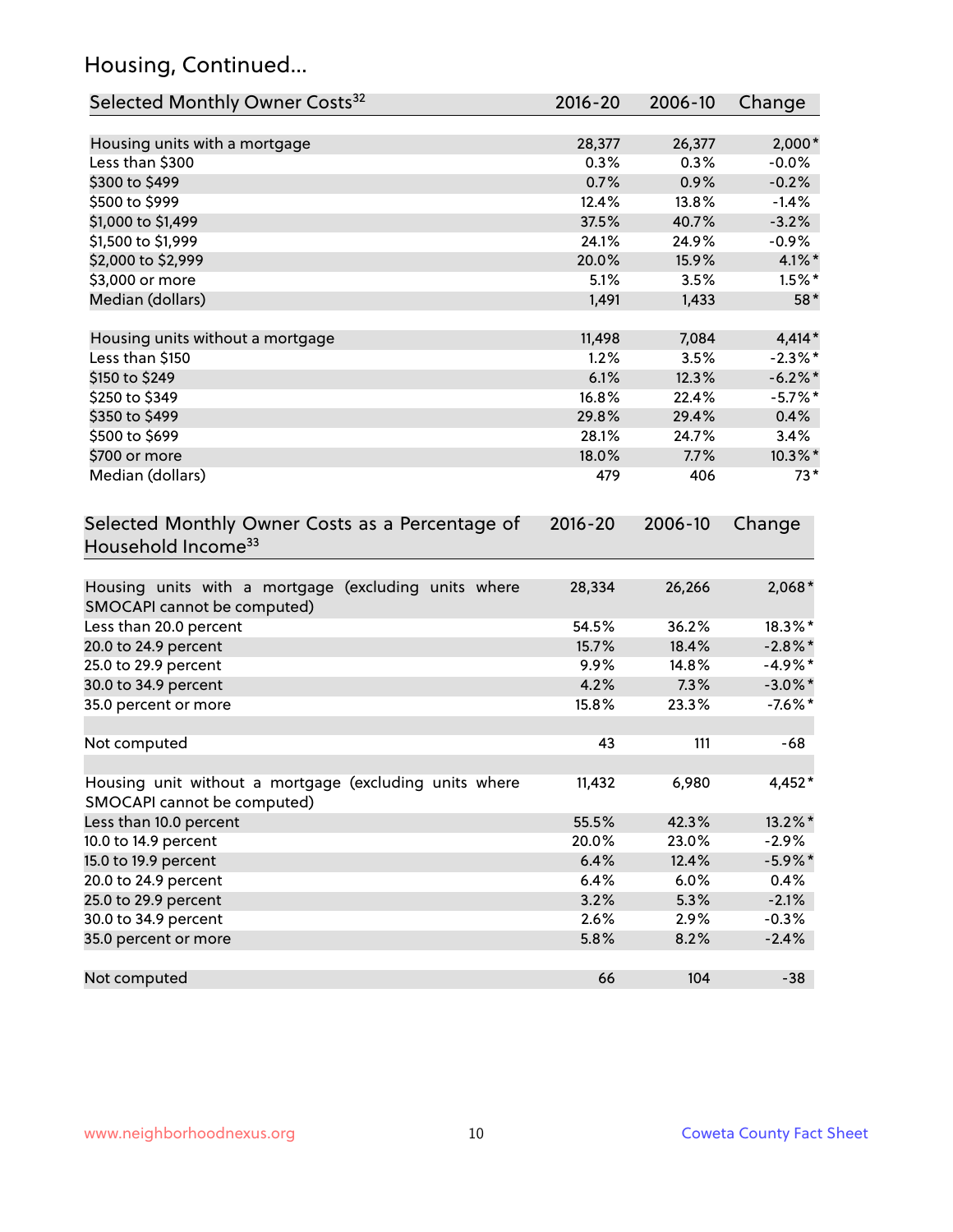# Housing, Continued...

| Gross Rent <sup>34</sup>                                                       | 2016-20     | 2006-10 | Change      |
|--------------------------------------------------------------------------------|-------------|---------|-------------|
|                                                                                |             |         |             |
| Occupied units paying rent                                                     | 12,482      | 9,986   | 2,496*      |
| Less than \$200                                                                | 0.7%        | 0.4%    | 0.3%        |
| \$200 to \$499                                                                 | 4.4%        | 9.4%    | $-4.9\%$ *  |
| \$500 to \$749                                                                 | 10.1%       | 23.3%   | $-13.2\%$ * |
| \$750 to \$999                                                                 | 21.9%       | 34.5%   | $-12.7%$ *  |
| \$1,000 to \$1,499                                                             | 45.6%       | 25.2%   | 20.4%*      |
| \$1,500 to \$1,999                                                             | 14.4%       | 5.6%    | $8.8\%$ *   |
| \$2,000 or more                                                                | 2.9%        | 1.6%    | $1.2\%$ *   |
| Median (dollars)                                                               | 1,124       | 887     | $237*$      |
| No rent paid                                                                   | 747         | 690     | 57          |
| Gross Rent as a Percentage of Household Income <sup>35</sup>                   | $2016 - 20$ | 2006-10 | Change      |
|                                                                                |             |         |             |
| Occupied units paying rent (excluding units where GRAPI<br>cannot be computed) | 12,223      | 9,827   | 2,396*      |
| Less than 15.0 percent                                                         | 14.5%       | 14.8%   | $-0.3%$     |
| 15.0 to 19.9 percent                                                           | 14.1%       | 14.3%   | $-0.2%$     |
| 20.0 to 24.9 percent                                                           | 13.5%       | 13.3%   | 0.2%        |
| 25.0 to 29.9 percent                                                           | 8.5%        | 11.4%   | $-3.0%$     |
| 30.0 to 34.9 percent                                                           | 9.2%        | 6.7%    | $2.5%$ *    |
| 35.0 percent or more                                                           | 40.2%       | 39.5%   | 0.7%        |
|                                                                                |             |         |             |
| Not computed                                                                   | 1,006       | 849     | 157         |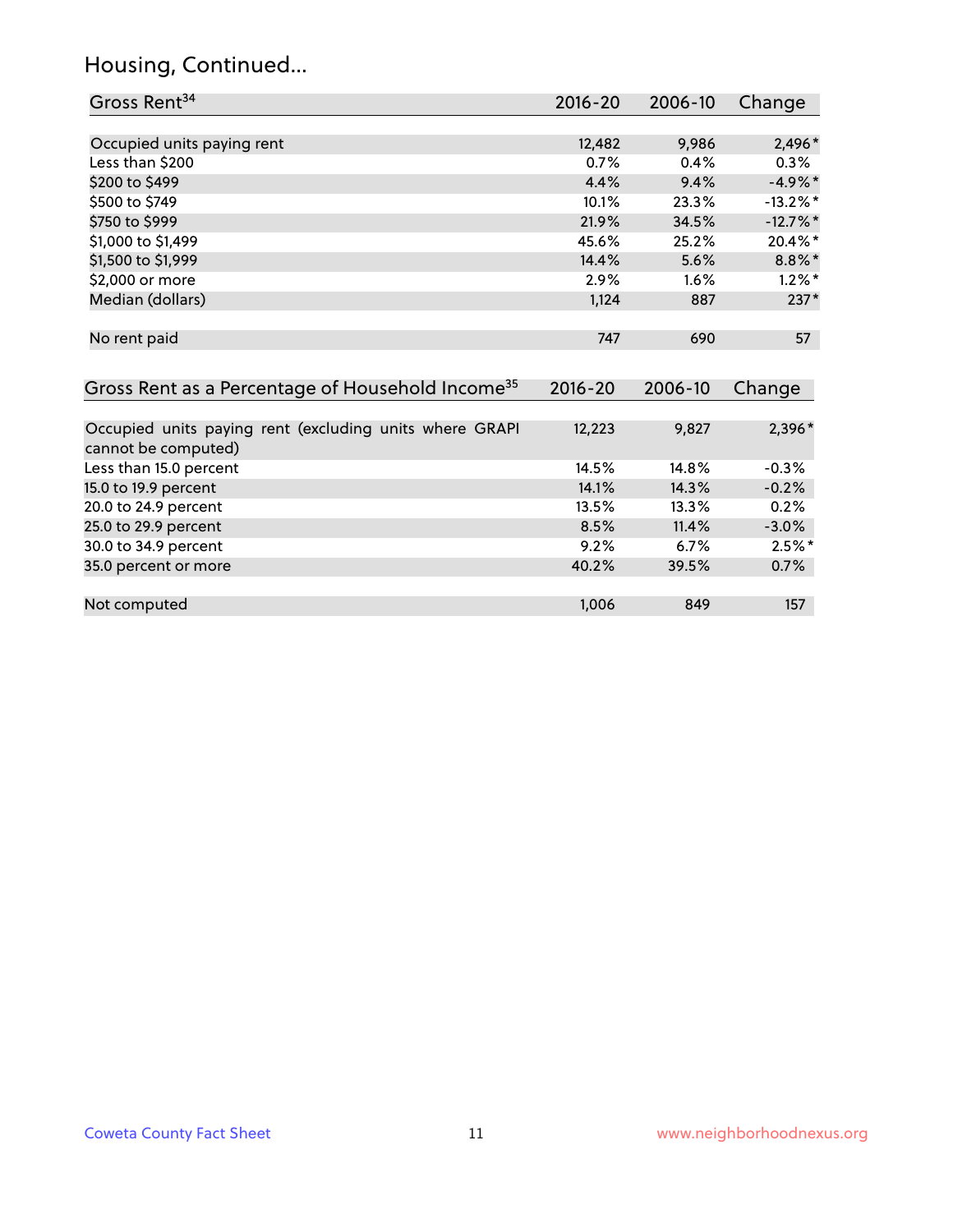# Community Involvement

| Voter Registration and Turnout <sup>36</sup> | 2020    |
|----------------------------------------------|---------|
|                                              |         |
| Active registered voters                     | 101.649 |
| Number voted in Presidential election        | 76.670  |
| Percent voted in Presidential election       | 75.4%   |

## Transportation

| Commuting to Work <sup>37</sup>           | 2016-20     | 2006-10 | Change     |
|-------------------------------------------|-------------|---------|------------|
|                                           |             |         |            |
| Workers 16 years and over                 | 70,993      | 56,875  | 14,118 *   |
| Car, truck, or van - drove alone          | 80.1%       | 81.6%   | $-1.4%$    |
| Car, truck, or van - carpooled            | 9.2%        | 12.2%   | $-3.1\%$ * |
| Public transportation (excluding taxicab) | 0.6%        | $1.0\%$ | $-0.4\%$   |
| Walked                                    | 0.9%        | 0.5%    | $0.4\%$ *  |
| Other means                               | 2.3%        | $1.0\%$ | $1.3\%$ *  |
| Worked at home                            | 6.9%        | 3.8%    | $3.1\%$ *  |
| Mean travel time to work (minutes)        | 31.6        | 30.8    | 0.8        |
|                                           |             |         |            |
| Vehicles Available <sup>38</sup>          | $2016 - 20$ | 2006-10 | Change     |
|                                           |             |         |            |
| Occupied housing units                    | 53,104      | 44,137  | 8,967*     |
| No vehicles available                     | 3.5%        | 3.6%    | $-0.1%$    |
| 1 vehicle available                       | 25.4%       | 25.1%   | 0.3%       |
| 2 vehicles available                      | 39.5%       | 43.7%   | $-4.2\%$ * |
| 3 or more vehicles available              | 31.6%       | 27.6%   | 4.0%*      |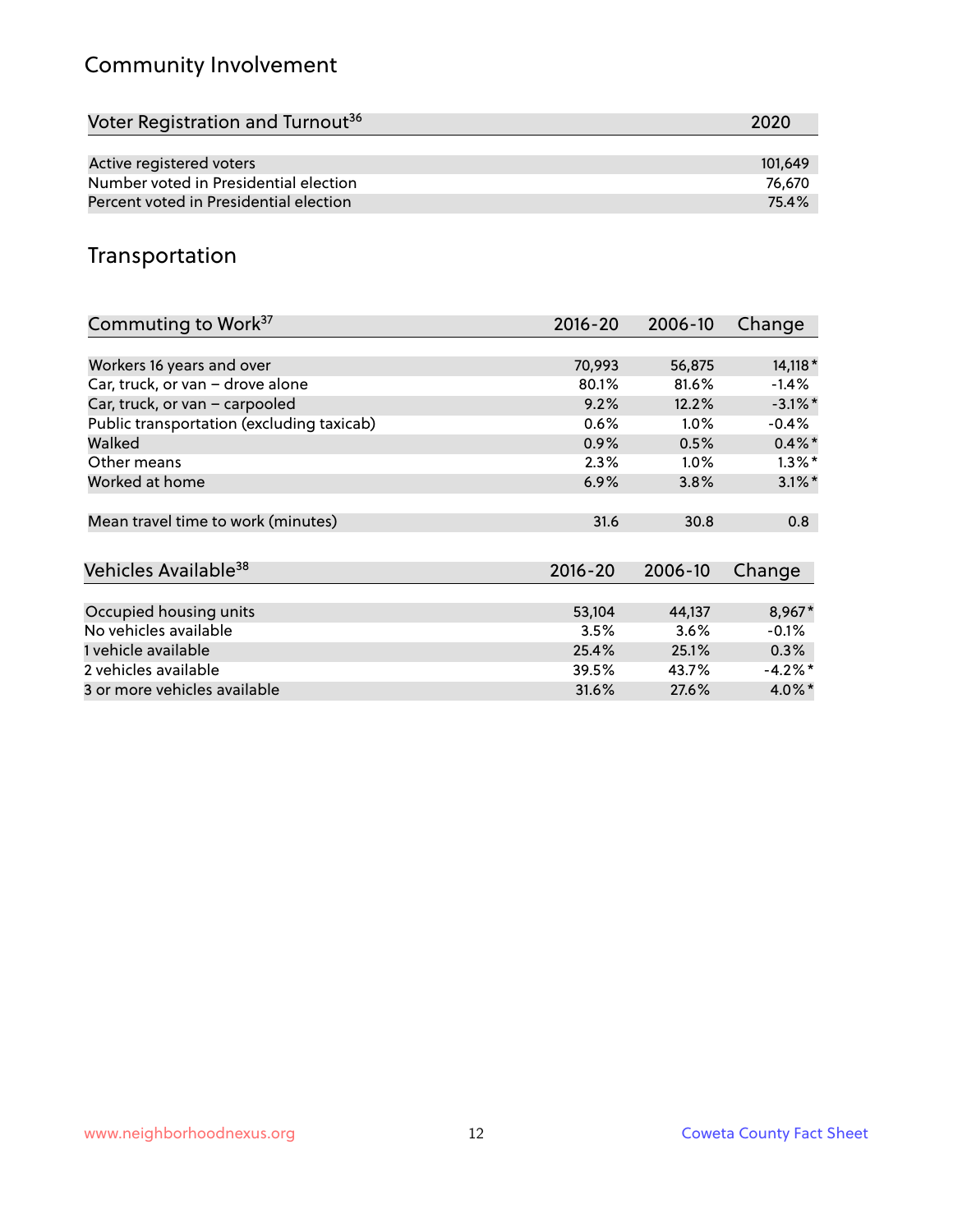#### Health

| Health Insurance coverage <sup>39</sup> | 2016-20 |
|-----------------------------------------|---------|
|-----------------------------------------|---------|

| Civilian Noninstitutionalized Population                | 145,241 |
|---------------------------------------------------------|---------|
| With health insurance coverage                          | 90.2%   |
| With private health insurance coverage                  | 74.8%   |
| With public health coverage                             | 25.9%   |
| No health insurance coverage                            | 9.8%    |
| Civilian Noninstitutionalized Population Under 19 years | 37,652  |
| No health insurance coverage                            | 6.0%    |
| Civilian Noninstitutionalized Population 19 to 64 years | 87,369  |
| In labor force:                                         | 68,748  |
| Employed:                                               | 66,115  |
| With health insurance coverage                          | 89.1%   |
| With private health insurance coverage                  | 47.0%   |
| With public coverage                                    | 4.1%    |
| No health insurance coverage                            | 10.9%   |
| Unemployed:                                             | 2,633   |
| With health insurance coverage                          | 54.8%   |
| With private health insurance coverage                  | 47.0%   |
| With public coverage                                    | 10.0%   |
| No health insurance coverage                            | 45.2%   |
| Not in labor force:                                     | 18,621  |
| With health insurance coverage                          | 81.6%   |
| With private health insurance coverage                  | 62.7%   |
| With public coverage                                    | 26.3%   |
| No health insurance coverage                            | 18.4%   |

| <b>Health Factors</b> | <b>Most Recent</b> |  |
|-----------------------|--------------------|--|
|                       | $ -$               |  |

| Premature Death (YPLL before age 75 per 100,000 population, age-adjusted) <sup>40</sup> | 6,891.9 |
|-----------------------------------------------------------------------------------------|---------|
| Average number of Physically Unhealthy Days <sup>41</sup>                               | 4.0     |
| Average number of Mentally Unhealthy Days <sup>42</sup>                                 | 4.9     |
| Low Birthweight Births <sup>43</sup>                                                    | 8.8%    |
| Diabetes Prevalence <sup>44</sup>                                                       | 10.0%   |
| HIV Prevalence (per 100,000 population) <sup>45</sup>                                   | 222.3   |
| Rate, Deduplicated ER Visits for Asthma, Ages 0-17 <sup>46</sup>                        | 600.1   |